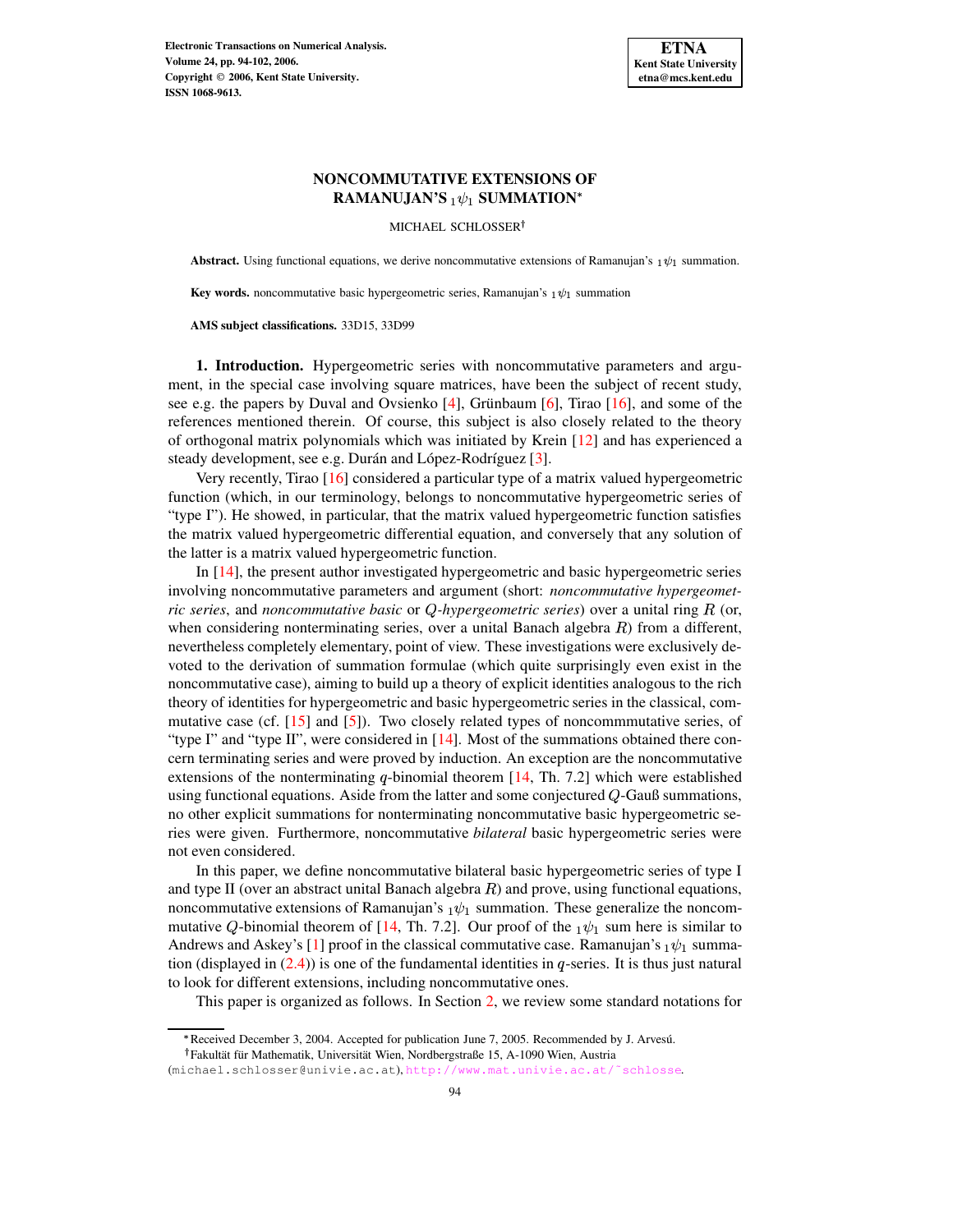### NONCOMMUTATIVE  $_1 \psi_1$  SUMMATIONS 95

basic hypergeometric series and then explain the notation we utilize in the noncommutative case. Section [3,](#page-4-0) is devoted to the derivation of noncommutative  $_1\psi_1$  summations.

We stress again, as in  $[14]$ , that by "noncommutative" we do not mean "q-commutative" or "quasi-commutative" (i.e., where the variables satisfy a relation like  $yx = qxy$ ; such series are considered e.g. in  $[11]$  and  $[17]$ ) but that the parameters in our series are elements of some noncommutative unital ring (or unital Banach algebra).

### **2. Preliminaries.**

<span id="page-1-1"></span>**2.1. Classical (commutative) basic hypergeometric series.** For convenience, we recall some standard notations for basic hypergeometric series (cf. [\[5\]](#page-7-3)). When considering the noncommutative extensions in Subsection [2.2](#page-2-0) and in Section [3,](#page-4-0) the reader may find it useful to compare with the classical, commutative case.

Let q be a complex number such that  $0 < |q| < 1$ . Define the q-shifted factorial for all integers  $k$  (including infinity) by

$$
(a;q)_k := \prod_{j=1}^k (1 - aq^j).
$$

We write

<span id="page-1-2"></span>
$$
(2.1) \t r\phi_{r-1}\left[\begin{array}{c} a_1, a_2, \ldots, a_r \\ b_1, b_2, \ldots, b_{r-1} \end{array}; q, z\right] := \sum_{k=0}^{\infty} \frac{(a_1; q)_k (a_2; q)_k \ldots (a_r; q)_k}{(q, q)_k (b_1; q)_k \ldots (b_{r-1}; q)_k} z^k,
$$

to denote the (unilateral) *basic hypergeometric*  $_{r}\phi_{r-1}$  *series*. Further, we write

<span id="page-1-3"></span>
$$
(2.2) \t r\psi_r\left[\begin{array}{c} a_1, a_2, \ldots, a_r \\ b_1, b_2, \ldots, b_r \end{array}; q, z\right] := \sum_{k=-\infty}^{\infty} \frac{(a_1; q)_k \ldots (a_r; q)_k}{(b_1; q)_k \ldots (b_r; q)_k} z^k,
$$

to denote the *bilateral basic hypergeometric*  $_r \psi_r$  series.

In [\(2.1\)](#page-1-2) and [\(2.2\)](#page-1-3),  $a_1, \ldots, a_r$  are called the *upper parameters*,  $b_1, \ldots, b_r$  the *lower parameters, z* is the *argument*, and q the *base* of the series. The bilateral  $r \psi_r$  series in [\(2.2\)](#page-1-3) reduces to a unilateral  ${}_{r}\phi_{r-1}$  series if one of the lower parameters, say  $b_r$ , equals q (or more generally, an integral power of  $q$ ).

The basic hypergeometric  $r\phi_{r-1}$  series terminates if one of the upper parameters, say  $a_r$ , is of the form  $q^{-n}$ , for a nonnegative integer n. If the basic hypergeometric series does not terminate then it converges by the ratio test when  $|z| < 1$ . Similarly, the bilateral basic hypergeometric series converges when  $|z| < 1$  and  $|b_1 \dots b_r/a_1 \dots a_r z| < 1$ .

We recall two important summations. One of them is the (nonterminating)  $q$ -binomial theorem,

<span id="page-1-4"></span>(2.3) 
$$
{}_{1}\phi_{0}\left[\begin{array}{l} a \\ - \end{array};q,z\right] = \frac{(az;q)_{\infty}}{(z;q)_{\infty}},
$$

where  $|z| < 1$  (cf. [\[5,](#page-7-3) Appendix (II.3)]). It was discovered independently by several mathematicians, including Cauchy, Gauß, and Heine. A bilateral extension of  $(2.3)$  was found by the legendary Indian mathematician Ramanujan (see Hardy [\[8\]](#page-7-5)),

<span id="page-1-0"></span>(2.4) 
$$
{}_{1}\psi_{1}\left[\begin{array}{l} a \\ b \end{array};q,z\right] = \frac{(q;q)_{\infty}(b/a;q)_{\infty}(az;q)_{\infty}(q/az;q)_{\infty}}{(b;q)_{\infty}(q/a;q)_{\infty}(z;q)_{\infty}(b/az;q)_{\infty}},
$$

where  $|z| < 1$  and  $|b/a z| < 1$  (cf. [\[5,](#page-7-3) Appendix (II.29)]). Unfortunately, Ramanujan (who very rarely gave any proofs) did not provide a proof of the above bilateral summation. The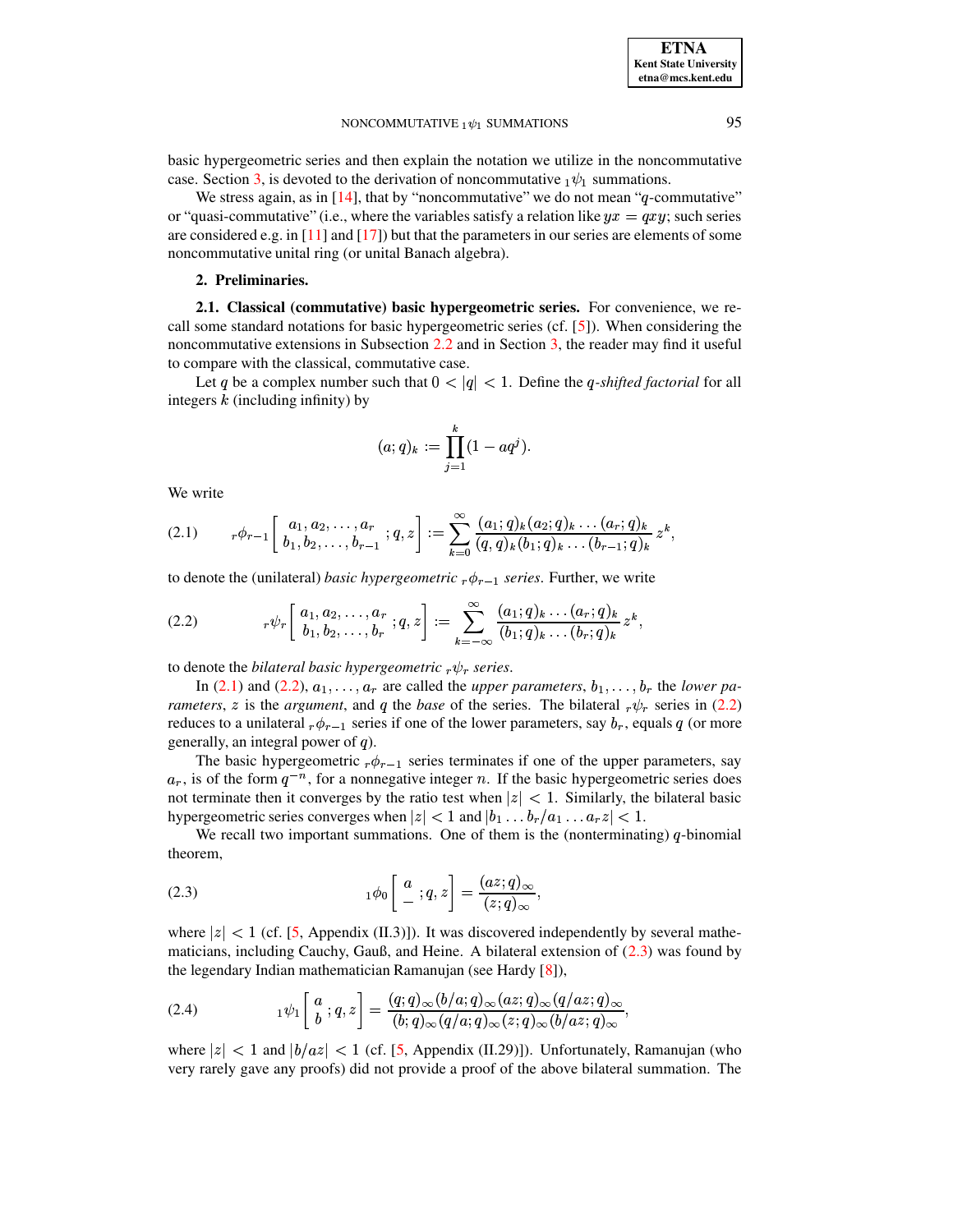first proof of [\(2.4\)](#page-1-0) was given by Hahn [\[7,](#page-7-6)  $\kappa = 0$  in Eq. (4.7)]. Other proofs were given by Jackson [\[10\]](#page-7-7), Ismail [\[9\]](#page-7-8), Andrews and Askey [\[1\]](#page-7-4), the author [\[13,](#page-8-6) Sec. 3], and others. Some immediate applications of Ramanujan's summation formula to arithmetic number theory are considered in [\[2,](#page-7-9) Sec. 10.6].

<span id="page-2-0"></span>**2.2. Noncommutative basic hypergeometric series.** Most of the following definitions are taken from [\[14\]](#page-8-2). However, the definitions for noncommutative *bilateral* basic hypergeometric series in  $(2.8)$  and  $(2.9)$  (although obvious) are new.

Let  $R$  be a unital ring (i.e., a ring with a multiplicative identity). When considering infinite series and infinite products of elements of  $R$  we shall further assume that  $R$  is a Banach algebra (with some norm  $\|\cdot\|$ ). The elements of R will be denoted by capital letters  $A, B, \ldots$  In general these elements do not commute with each other; however, we may sometimes specify certain commutation relations explicitly. We denote the identity by  $I$  and the zero element by O. Whenever a multiplicative inverse element exists for any  $A \in R$ , we denote it by  $A^{-1}$ . (Since R is a unital ring, we have  $AA^{-1} = A^{-1}A = I$ .) On the other hand, as we shall implicitly assume that all the expressions which appear are well defined, whenever we write  $A^{-1}$  we assume its existence. For instance, in [\(2.6\)](#page-2-1) and [\(2.7\)](#page-2-2) we assume that  $I - B_i Q^j$  is invertible for *i* is invertible for all  $1 \le i \le r, 0 \le j \le k$ .

An important special case is when R is the ring of  $n \times n$  square matrices (our notation is certainly suggestive with respect to this interpretation), or, more generally, one may view  $R$ as a space of some abstract operators.

Let Z be the set of integers. For  $l, m \in \mathsf{Z} \cup \{\pm \infty\}$  we define the noncommutative product as follows:

$$
\prod_{j=l}^{m} A_j = \begin{cases} 1 & m=l-1 \\ A_l A_{l+1} \dots A_m & m \ge l \\ A_{l-1}^{-1} A_{l-2}^{-1} \dots A_{m+1}^{-1} & m < l-1 \end{cases}.
$$

Note that

<span id="page-2-3"></span>(2.5) 
$$
\prod_{j=l}^{m} A_j = \prod_{j=m+1}^{l-1} A_{m+l-j}^{-1},
$$

for all  $l, m \in \mathsf{Z} \cup \{\pm \infty\}.$ 

Throughout this paper,  $Q$  will be a parameter which commutes with any of the other parameters appearing in the series. (For instance, a central element such as  $Q = qI$ , a scalar multiple of the unit element in R, for  $qI \in R$ , trivially satisfies this requirement.)

Let  $k \in \mathsf{Z} \cup \{\infty\}$ . We define the generalized *noncommutative* Q-shifted factorial of type *I* by

<span id="page-2-1"></span>
$$
(2.6)\left[\begin{array}{c}A_1,A_2,\ldots,A_r\\B_1,B_2,\ldots,B_r\end{array};Q,Z\right]_k:=\prod_{j=1}^k\left[\left(\prod_{i=1}^r(I-B_iQ^{k-j})^{-1}(I-A_iQ^{k-j})\right)Z\right].
$$

Similarly, we define the generalized *noncommutative -shifted factorial of type II* by

<span id="page-2-2"></span>
$$
(2.7)\left[\begin{array}{c}A_1,A_2,\ldots,A_r\\B_1,B_2,\ldots,B_r\end{array};Q,Z\right]_k:=\prod_{j=1}^k\left[\left(\prod_{i=1}^r(I-B_iQ^{j-1})^{-1}(I-A_iQ^{j-1})\right)Z\right].
$$

Note the unusual usage of brackets ("floors" and "ceilings" are intermixed) on the lefthand sides of  $(2.6)$  and  $(2.7)$  which is intended to suggest that the products involve noncommuting factors in a prescribed order. In both cases, the product, read from left to right, starts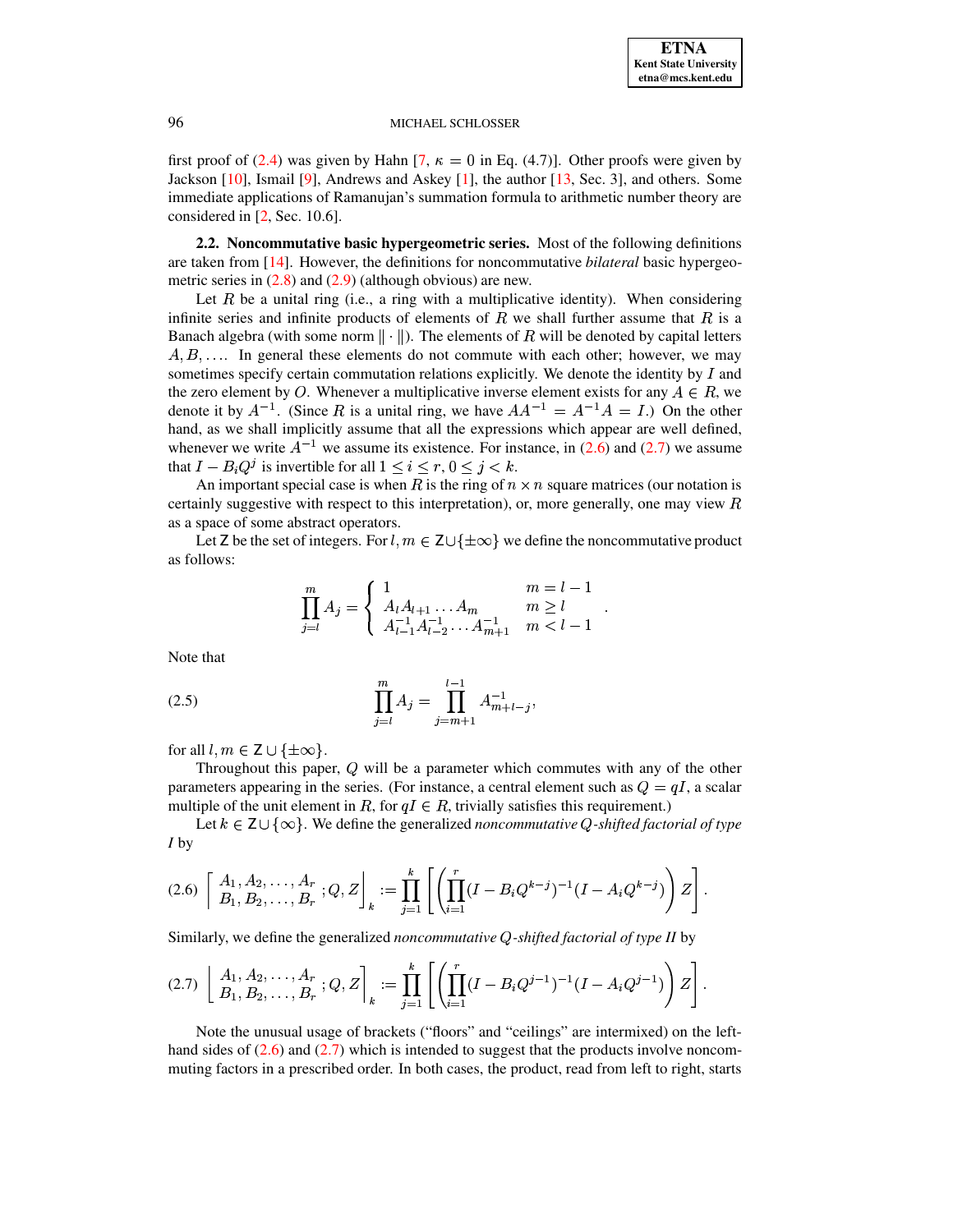### **ETNA Kent State University etna@mcs.kent.edu**

## NONCOMMUTATIVE  $_1 \psi_1$  SUMMATIONS 97

with a denominator factor. The brackets in the form " $\lceil - \rceil$ " are intended to denote that the factors are *falling*, while in " $\vert - \vert$ " that they are *rising*.

We define the *noncommutative basic hypergeometric series of type I* by

$$
{}_r\phi_{r-1}\left[\begin{array}{c} A_1,A_2,\ldots,A_r \\ B_1,B_2,\ldots,B_{r-1} \end{array} ;Q,Z\right]:=\sum_{k\geq 0}\left[\begin{array}{c} A_1,A_2,\ldots,A_r \\ B_1,B_2,\ldots,B_{r-1},Q \end{array} ;Q,Z\right]_k,
$$

and the *noncommutative basic hypergeometric series of type II* by

$$
{}_r\phi_{r-1}\left[\begin{array}{c}A_1,A_2,\ldots,A_r\\ B_1,B_2,\ldots,B_{r-1}\end{array};Q,Z\right]:=\sum_{k\geq 0}\left[\begin{array}{c}A_1,A_2,\ldots,A_r\\ B_1,B_2,\ldots,B_{r-1},Q\end{array};Q,Z\right]_k.
$$

Further, we define the *noncommutative bilateral basic hypergeometric series of type I* by

<span id="page-3-0"></span>
$$
(2.8) \t r\psi_r \left[ \begin{array}{c} A_1, A_2, \ldots, A_r \\ B_1, B_2, \ldots, B_r \end{array} ; Q, Z \right] := \sum_{k=-\infty}^{\infty} \left[ \begin{array}{c} A_1, A_2, \ldots, A_r \\ B_1, B_2, \ldots, B_r \end{array} ; Q, Z \right]_k,
$$

@ and the *noncommutative bilateral basic hypergeometric series of type II* by

<span id="page-3-1"></span>
$$
(2.9) \qquad r\psi_r\left[\begin{array}{c} A_1, A_2, \ldots, A_r \\ B_1, B_2, \ldots, B_r \end{array}; Q, Z\right] := \sum_{k=-\infty}^{\infty} \left[\begin{array}{c} A_1, A_2, \ldots, A_r \\ B_1, B_2, \ldots, B_r \end{array}; Q, Z\right]_k.
$$

We also refer to the respective series as *(noncommutative)* Q-hypergeometric series. In each case (of type I and type II), the  ${}_{r}\phi_{r-1}$  series terminates if one of the upper parameters  $A_i$  is of the form  $Q^{-n}$ . If the  ${}_{r}\phi_{r-1}$  series does not terminate, then (implicitly assuming that R is a unital Banach algebra with some norm  $\|\cdot\|$  it converges when  $\|Z\|$  < 1. Similarly, the  $_r \psi_r$  series converges in R when  $||Z|| < 1$  and  $||Z^{-1} \prod_{i=1}^r A_{r+1-i}^{-1} B_{r+1-i}|| < 1$ .

We also consider reversed (or "transposed") versions of generalized noncommutative  $Q$ shifted factorials and noncommutative bilateral basic hypergeometric series of type I and II. These are defined as follows (compare with  $(2.6)$ ,  $(2.7)$ ,  $(2.8)$  and  $(2.9)$ ):

$$
\begin{aligned}\n&\sim \left[\begin{array}{c} A_1, A_2, \ldots, A_r \\ B_1, B_2, \ldots, B_r \end{array}; Q, Z\right]_k := \prod_{j=1}^k \left( Z \prod_{i=1}^r (I - A_i Q^{j-1})(I - B_i Q^{j-1})^{-1} \right), \\
&\sim \left[\begin{array}{c} A_1, A_2, \ldots, A_r \\ B_1, B_2, \ldots, B_r \end{array}; Q, Z\right]_k := \prod_{j=1}^k \left( Z \prod_{i=1}^r (I - A_i Q^{k-j})(I - B_i Q^{k-j})^{-1} \right), \\
&\sim_{r} \psi_r \sim \left[\begin{array}{c} A_1, A_2, \ldots, A_r \\ B_1, B_2, \ldots, B_r \end{array}; Q, Z\right] := \sum_{k=-\infty}^{\infty} \sim \left[\begin{array}{c} A_1, A_2, \ldots, A_r \\ B_1, B_2, \ldots, B_r \end{array}; Q, Z\right]_k,\n\end{aligned}
$$

and

$$
{}_r\psi_r^\thicksim\left[\begin{array}{c}A_1,A_2,\ldots,A_r\\ B_1,B_2,\ldots,B_r\end{array};Q,Z\right]:=\sum_{k=-\infty}^\infty\left[\begin{array}{c}A_1,A_2,\ldots,A_r\\ B_1,B_2,\ldots,B_r\end{array};Q,Z\right]_k.
$$

@ Of course, reversed versions of the unilateral noncommutative basic hypergeometric series are defined analogously.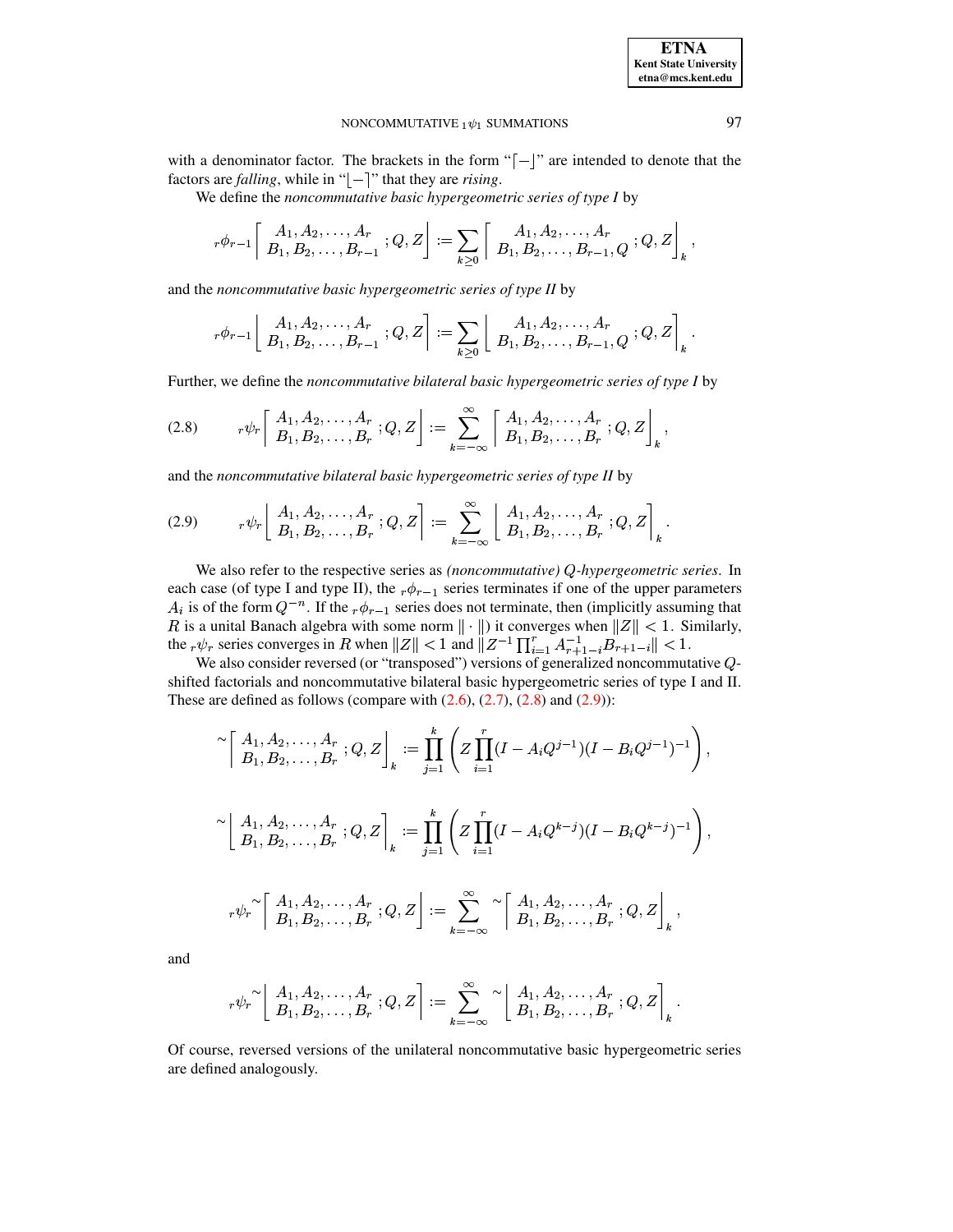<span id="page-4-0"></span>**3. Noncommutative**  $_1\psi_1$  summations. In [\[14,](#page-8-2) Th. 7.2], the following two noncommutative extensions of the nonterminating  $q$ -binomial theorem (which generalize [\[5,](#page-7-3) II.3]) were given.

<span id="page-4-1"></span>PROPOSITION 3.1. *Let* <sup>Z</sup> *and be noncommutative parameters of some unital Banach algebra, and suppose that*  $Q$  commutes with both  $A$  and  $Z$ . Further, assume that  $\|Z\| < 1$ . *Then we have the following summation for a noncommutative basic hypergeometric series of type I.*

<span id="page-4-4"></span>(3.1) 
$$
{}_{1}\phi_{0}\left[\begin{array}{c} A \\ - \end{array};Q,Z\right] = \left[\begin{array}{c} AZ \\ Z \end{array};Q,I\right]_{\infty}.
$$

@ *Further, we we have the following summation for a noncommutative basic hypergeometric series of type II.*

<span id="page-4-6"></span>(3.2) 
$$
{}_{1}\phi_{0}\left[\begin{array}{c}A\\-,Q,Z\end{array}\right]=\left[\begin{array}{c}AZ\\Z\end{array};Q,I\right]_{\infty}.
$$

Here we extend Proposition [3.1](#page-4-1) to summations for bilateral series. Our proof is similar to that of the classical result given in  $[1]$  (see also  $[2, p. 502$  $[2, p. 502$ , first proof of Th. 10.5.1]), but also similar to the proof of Proposition [3.1](#page-4-1) given in [\[14\]](#page-8-2).

<span id="page-4-2"></span>THEOREM 3.2. *Let* <sup>Z</sup> *,* [ *and be noncommutative parameters of some unital Banach algebra, suppose that and* [ *both commute with any of the other parameters. Further, assume* that  $||Z|| < 1$  and  $||BZ^{-1}A^{-1}|| < 1$ . Then we have the following summation for a

<span id="page-4-3"></span>noncommutative bilateral basic hypergeometric series of type I.  
\n(3.3) 
$$
{}_{1}\psi_{1}\begin{bmatrix} A \\ B \end{bmatrix}Q, Z = \begin{bmatrix} Q, BZ^{-1}A^{-1}Z \\ B, BZ^{-1}A^{-1} \end{bmatrix}Q, I \begin{bmatrix} Z^{-1}A^{-1}Q \\ Z^{-1}A^{-1}ZQ \end{bmatrix}Q, I \begin{bmatrix} AZ \\ Z \end{bmatrix}Q, I \end{bmatrix}_{\infty}.
$$

@ @ @ *Further, we have the following summation for a noncommutative bilateral basic hypergeometric series of type II.*

<span id="page-4-5"></span>(3.4) 
$$
{}_{1}\psi_{1}\begin{bmatrix} A \\ B \end{bmatrix}; Q, Z = \begin{bmatrix} \times^{-1}A^{-1}Q, Q \\ Z \end{bmatrix}; Q, I \begin{bmatrix} Z^{-1}A^{-1}Q, Q \\ B, A^{-1}Q \end{bmatrix}; Q, I \begin{bmatrix} BA^{-1} \\ BZ^{-1}A^{-1} \end{bmatrix}; Q, I \begin{bmatrix} \times B & \times B & \times B \\ B & \times C & \times C \end{bmatrix}; Q, I \begin{bmatrix} \times B & \times B & \times C \\ B & \times C & \times C \end{bmatrix}; Q, I \begin{bmatrix} \times B & \times C & \times C \\ B & \times C & \times C \end{bmatrix}; Q, I \begin{bmatrix} \times B & \times C & \times C \\ B & \times C & \times C \end{bmatrix}; Q, I \begin{bmatrix} \times B & \times C & \times C \\ B & \times C & \times C & \times C \end{bmatrix}; Q, I \begin{bmatrix} \times B & \times C & \times C \\ B & \times C & \times C & \times C \end{bmatrix}; Q, I \begin{bmatrix} \times B & \times C & \times C \\ B & \times C & \times C & \times C \end{bmatrix}; Q, I \begin{bmatrix} \times B & \times C & \times C \\ B & \times C & \times C & \times C \end{bmatrix}; Q, I \begin{bmatrix} \times B & \times C & \times C \\ B & \times C & \times C & \times C \end{bmatrix}; Q, I \begin{bmatrix} \times B & \times C & \times C \\ B & \times C & \times C & \times C \end{bmatrix}; Q, I \begin{bmatrix} \times B & \times C & \times C \\ B & \times C & \times C & \times C \end{bmatrix}; Q, I \begin{bmatrix} \times B & \times C & \times C \\ B & \times C & \times C & \times C \end{bmatrix}; Q, I \begin{bmatrix} \times B & \times C & \times C \\ B & \times C & \times C & \times C \end{bmatrix}; Q, I \begin{bmatrix} \times B & \times C & \times C \\ B & \times C & \times C & \times C \end{bmatrix}; Q, I \begin{bmatrix} \times B & \times C & \times C \\ B & \times C & \times C & \times C \end{bmatrix}; Q, I \begin{bmatrix} \times B & \times C & \times C \\ B & \times C & \times C & \times C \end{bmatrix}; Q, I \begin{bmatrix} \times B & \times
$$

Clearly, Theorem [3.2](#page-4-2) reduces to Proposition [3.1](#page-4-1) when  $B = Q$ .

*Proof of Theorem* [3.2.](#page-4-2) We prove  $(3.3)$  using  $(3.1)$ , leaving the proof of  $(3.4)$  using  $(3.2)$ , which is similar, to the reader.

Let  $f(A, B, Z)$  denote the series on the left-hand side of [\(3.3\)](#page-4-3). We make use of the two simple identities

<span id="page-4-7"></span>
$$
(3.5a) \t\t Z = AZQk + (I - AQk)Z,
$$

$$
(3.5b) \tI = BQk + (I - BQk),
$$

to obtain two functional equations for  $f$ . We also make use of the simple relation

<span id="page-4-8"></span>
$$
(3.6) \t f(A, B, Z) = f(AQ, BQ, Z)(I - B)^{-1}(I - A)Z,
$$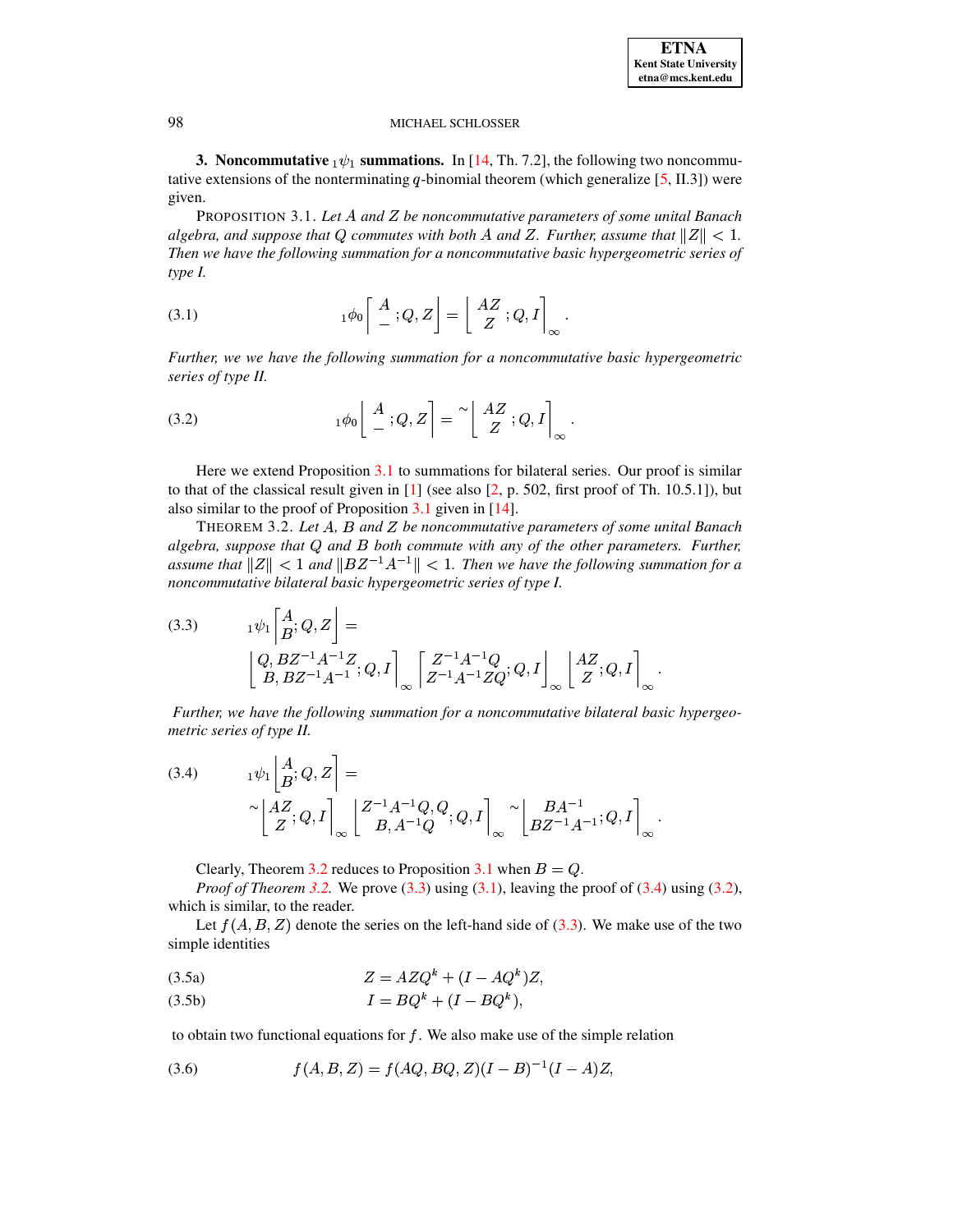obtained by shifting the summation index in  $f$  by one.

First, [\(3.5a\)](#page-4-7) gives

<span id="page-5-1"></span>(3.7) 
$$
Zf(A, B, Z) = AZf(A, B, ZQ) + f(AQ, B, Z)(I - A)Z,
$$

while  $(3.5b)$  gives

<span id="page-5-0"></span>(3.8) 
$$
f(A, BQ, Z) = Bf(A, BQ, ZQ) + (I - B)f(A, B, Z).
$$

Combining  $(3.8)$ ,  $(3.7)$ , and  $(3.6)$ , one readily deduces

$$
f(A, BQ, Z) = (I - B)f(A, B, Z) + BZ^{-1}A^{-1}Zf(A, BQ, Z)
$$
  
\n
$$
- BZ^{-1}A^{-1}f(AQ, BQ, Z)(I - A)Z
$$
  
\n
$$
= (I - B)f(A, B, Z) + BZ^{-1}A^{-1}Zf(A, BQ, Z)
$$
  
\n
$$
- BZ^{-1}A^{-1}f(A, B, Z)(I - B),
$$

or equivalently

$$
(I - BZ^{-1}A^{-1}Z)f(A, BQ, Z) = (I - B)(I - BZ^{-1}A^{-1})f(A, B, Z),
$$

thus

<span id="page-5-2"></span>
$$
(3.9) f(A, B, Z) = (I - BZ^{-1}A^{-1})^{-1}(I - BZ^{-1}A^{-1}Z)(I - B)^{-1}f(A, BQ, Z).
$$

Iteration of  $(3.9)$  gives

<span id="page-5-3"></span>
$$
(3.10) f(A, B, Z) =
$$
  

$$
\prod_{j=0}^{\infty} \left[ (I - B Z^{-1} A^{-1} Q^{j})^{-1} (I - B Z^{-1} A^{-1} Z Q^{j}) (I - B Q^{j})^{-1} \right] f(A, O, Z).
$$

We still need to compute  $f(A, O, Z)$ . It is not easy to do this directly but we know the value of  $f(A, Q, Z)$  (by Proposition [3.1\)](#page-4-1). We set  $B = Q$  in [\(3.10\)](#page-5-3) which gives

$$
f(A, Q, Z) =
$$
  

$$
\prod_{j=0}^{\infty} \left[ (I - Z^{-1} A^{-1} Q^{j+1})^{-1} (I - Z^{-1} A^{-1} Z Q^{j+1}) (I - Q^{j+1})^{-1} \right] f(A, O, Z),
$$

thus we obtain

<span id="page-5-4"></span>
$$
(3.11) \t f(A, O, Z) = \left[ \prod_{j=0}^{\infty} (I - Q^{j+1}) \right] \left[ \begin{array}{c} Z^{-1} A^{-1} Q \\ Z^{-1} A^{-1} Z Q \end{array}; Q, I \right]_{\infty} f(A, Q, Z).
$$

 $\blacksquare$ Combination of  $(3.10)$ ,  $(3.11)$  and  $(3.1)$  establishes the result.

In the  $_1\psi_1$  summations of Theorem [3.2,](#page-4-2) the lower parameter B commutes with both A and Z while A does not commute with Z. In the next theorem the roles of A and B are interchanged. Here  $A$  commutes with both  $B$  and  $Z$  while  $B$  does not commute with  $Z$ .

<span id="page-5-5"></span>THEOREM 3.3. Let A, B and Z be noncommutative parameters of some Banach alge*bra, suppose that*  $Q$  *and*  $A$  *both commute with any of the other parameters. Further, assume*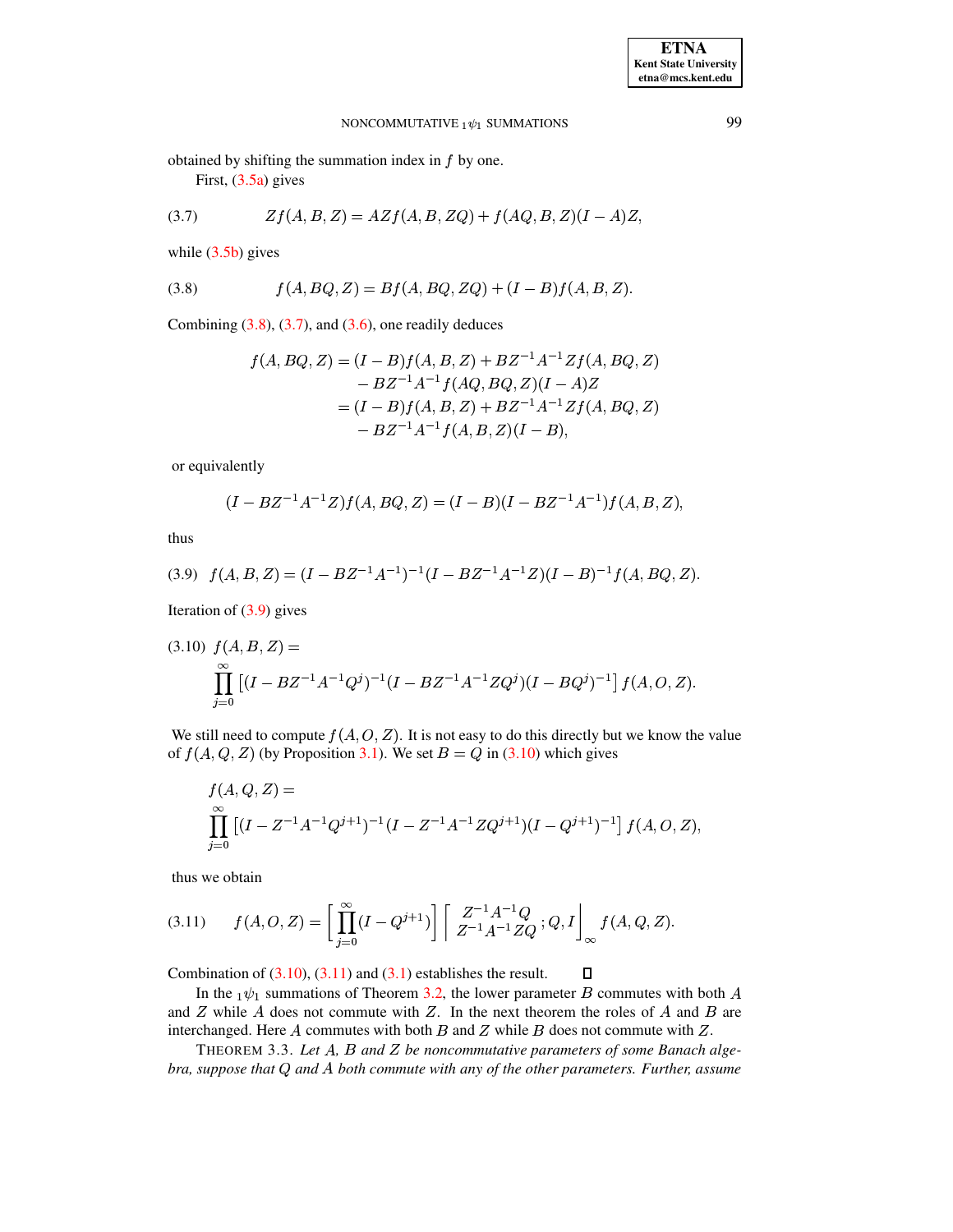*that*  $||Z|| < 1$  *and*  $||BZ^{-1}A^{-1}|| < 1$ *. Then we have the following summation for a noncom-*

<span id="page-6-0"></span>mutative bilateral basic hypergeometric series of type I.  
\n(3.12) 
$$
{}_1\psi_1\begin{bmatrix} A\\ B \end{bmatrix}Q, Z\begin{bmatrix} Q\end{bmatrix} =
$$
  
\n $Z^{-1}\begin{bmatrix} Q, ZBZ^{-1}A^{-1}\\ A^{-1}Q, Z \end{bmatrix}; Q, I\begin{bmatrix} AZ\\ ZBZ^{-1} \end{bmatrix}; Q, I\begin{bmatrix} Z^{-1}A^{-1}Q\\ BZ^{-1}A^{-1} \end{bmatrix}; Q, I\begin{bmatrix} Z \end{bmatrix}$ 

@ @ @ *Further, we have the following summation for a noncommutative bilateral basic hypergeometric series of type II.*

<span id="page-6-1"></span>(3.13) 
$$
{}_{1}\psi_{1}\left[\begin{matrix} A \\ B \end{matrix}; Q, Z\right] =
$$

$$
Z^{-1} \sim \left[\begin{matrix} Z^{-1}A^{-1}Q \\ BZ^{-1}A^{-1} \end{matrix}; Q, I\right]_{\infty} \left[\begin{matrix} AZ, Q \\ A^{-1}Q, B \end{matrix}; Q, I\right]_{\infty} \sim \left[\begin{matrix} A^{-1}B \\ Z \end{matrix}; Q, I\right]_{\infty} Z.
$$

*Proof.* We indicate the derivation of  $(3.12)$  from  $(3.3)$ . (The derivation of  $(3.13)$  from  $(3.4)$  is analogous.) The sum on the left-hand side of  $(3.3)$  remains unchanged if the summation index, say k, is replaced by  $-k$ . Using [\(2.5\)](#page-2-3), we compute 

$$
\begin{aligned}\n\begin{bmatrix}\nA, Q, Z\n\end{bmatrix}_{-k} &= \prod_{j=1}^{-k} \left[ (I - BQ^{-k-j})^{-1} (I - AQ^{-k-j}) Z \right] \\
&= \prod_{j=1-k}^{-0} \left[ (I - BQ^{-1+j})^{-1} (I - AQ^{-1+j}) Z \right]^{-1} \\
&= \prod_{j=1}^{k} \left[ Z^{-1} (I - AQ^{-1-k+j})^{-1} (I - BQ^{-1-k+j}) \right] \\
&= \prod_{j=1}^{k} \left[ Z^{-1} A^{-1} (I - A^{-1} Q^{1+k-j})^{-1} (I - B^{-1} Q^{1+k-j}) B \right] \\
&= Z^{-1} A^{-1} \left[ \frac{B^{-1} Q}{A^{-1} Q}; Q, B Z^{-1} A^{-1} \right]_{k} A Z.\n\end{aligned}
$$

Thus, by performing the simultaneous replacements  $A \mapsto B^{-1}Q$ ,  $B \mapsto A^{-1}Q$ ,  $Z \mapsto$  $BZ^{-1}A^{-1}$ , in [\(3.3\)](#page-4-3), we obtain [\(3.12\)](#page-6-0).  $\Box$ 

We complete this paper with four more  $\frac{1}{\psi_1}$  summations, immediately obtained from corresponding summations in Theorems [3.2](#page-4-2) and [3.3](#page-5-5) by "reversing all products" (cf. [\[14,](#page-8-2) Subsec. 8.2]) on each side of the respective identities.

THEOREM 3.4. *Let* <sup>Z</sup> *,* [ *and be noncommutative parameters of some unital Banach algebra, suppose that and* [ *both commute with any of the other parameters. Further, assume* that  $||Z|| < 1$  and  $||A^{-1}Z^{-1}B|| < 1$ . Then we have the following summation for a *reversed noncommutative bilateral basic hypergeometric series of type I.* Z

$$
\begin{aligned} &\ _{1}\psi_{1}^{\sim}\left[\begin{matrix}A\\ B\end{matrix};Q,Z\right]=\\ &\quad\left[\begin{matrix}ZA;Q,I\\ Z\end{matrix}\right]_{\infty}\sim\left[\begin{matrix}A^{-1}Z^{-1}Q\\ ZA^{-1}Z^{-1}Q\end{matrix};Q,I\right]_{\infty}\sim\left[\begin{matrix}ZA^{-1}Z^{-1}B,Q\\ A^{-1}Z^{-1}B,B\end{matrix};Q,I\right]_{\infty}.\end{aligned}
$$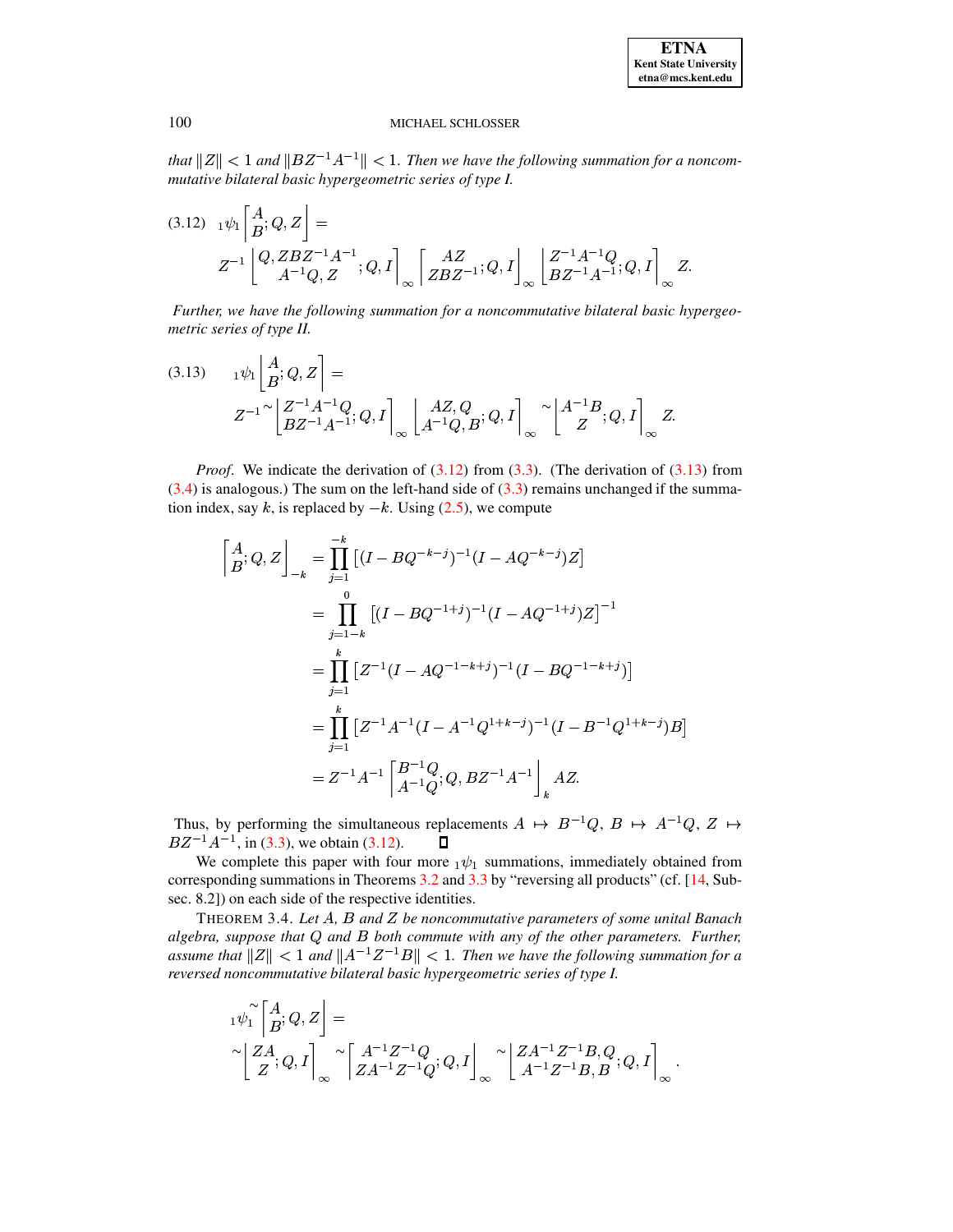**ETNA Kent State University etna@mcs.kent.edu**

#### NONCOMMUTATIVE  $_1 \psi_1$  SUMMATIONS 101

*Further, we have the following summation for a noncommutative bilateral basic hypergeometric series of type II.*

0 Z [ 8-. Z4 [ Z4 <sup>4</sup> [ <sup>8</sup> ] <sup>8</sup> Z4 <sup>4</sup> Z4 8>[ <sup>8</sup> ] Z <sup>8</sup> ]

THEOREM 3.5. Let A, B and Z be noncommutative parameters of some Banach alge*bra, suppose that and* <sup>Z</sup> *both commute with any of the other parameters. Further, assume that*  $||Z|| < 1$  and  $||A^{-1}Z^{-1}B|| < 1$ . Then we have the following summation for a noncom*mutative bilateral basic hypergeometric series of type I.* Z

$$
\begin{aligned} &\ _{1}\psi_{1}^{\sim }\left[\stackrel{A}{B};Q,Z\right]= \\ &Z^{\sim }\left[\stackrel{A^{-1}Z^{-1}Q}{A^{-1}Z^{-1}B};Q,I\right]_{\infty}\left[\stackrel{ZA}{Z^{-1}BZ};Q,I\right]_{\infty}\left[\stackrel{A^{-1}Z^{-1}BZ,Q}{Z,A^{-1}Q};Q,I\right]_{\infty}Z^{-1}. \end{aligned}
$$

@ @ @ *Further, we have the following summation for a noncommutative bilateral basic hypergeometric series of type II.*

$$
\begin{aligned} &{}_1\psi_1^\sim\!\left\lfloor\frac{A}{B};Q,Z\right\rfloor=\\ &Z\left\lfloor\frac{BA^{-1}}{Z};Q,I\right\rfloor_\infty\!\sim\!\left\lfloor\frac{Q,ZA}{B,A^{-1}Q};Q,I\right\rfloor_\infty\left\lfloor\frac{A^{-1}Z^{-1}Q}{A^{-1}Z^{-1}B};Q,I\right\rfloor_\infty Z^{-1}. \end{aligned}
$$

**Acknowledgements.** Supported by Austrian Science Fund FWF, grant P17563-N13, and partly by EC's IHRP Programme, grant HPRN-CT-2001-00272 "Algebraic Combinatorics in Europe".

#### **REFERENCES**

- <span id="page-7-4"></span>[1] G. E. ANDREWS AND R. ASKEY, A simple proof of Ramanujan's summation of the  $_1\psi_1$ , Aequationes Math., 18 (1978), pp. 333–337.
- <span id="page-7-9"></span>[2] G. E. ANDREWS, R. ASKEY, AND R. ROY, *Special Functions*, Encyclopedia of Mathematics And Its Applications 71, Cambridge University Press, Cambridge, 1999.
- <span id="page-7-2"></span>[3] A. J. DURÁN AND P. LÓPEZ-RODRÍGUEZ, Orthogonal matrix polynomials, in Loredo Lectures on Orthogonal Polynomials And Special Functions, Advances in the theory of special functions and applications, Nova Science Publishers, New York, 2004, pp. 13–44.
- <span id="page-7-0"></span>[4] C. DUVAL AND V. OVSIENKO, *Projectively equivariant quantization and symbol calculus: noncommutative hypergeometric functions*, Letters Math. Phys., 57 (2001), pp. 61–67.
- <span id="page-7-3"></span><span id="page-7-1"></span>[5] G. GASPER AND M. RAHMAN, *Basic Hypergeometric Series*, 2nd ed., Encyclopedia of Mathematics And Its Applications 96, Cambridge University Press, Cambridge, 2004.
- [6] F. A. GRU¨ NBAUM, *Matrix valued Jacobi polynomials*, Bull. Sci. Math., 127 (2003), pp. 207–214.
- <span id="page-7-6"></span>[7] W. HAHN, *Beitrag¨ e zur Theorie der Heineschen Reihen. Die hypergeometrische* <sup>¬</sup>*-Differenzengleichung. Das* <sup>¬</sup>*-Analogon der Laplace-Transformation*, Math. Nachr., 2 (1949), pp. 340–379.
- <span id="page-7-5"></span>[8] G. H. HARDY, *Ramanujan*, Cambridge University Press, Cambridge, 1940, reprinted by Chelsea, New York, 1978.
- <span id="page-7-8"></span>[9] M. E. H. ISMAIL, *A simple proof of Ramanujan's sum*, Proc. Amer. Math. Soc., 63 (1977), pp. 185– 186.
- <span id="page-7-7"></span>[10] M. JACKSON, *On Lerch's transcendant and the basic bilateral hypergeometric series*  $_2\psi_2$ , J. London Math. Soc., 25 (1950), pp. 189–196.